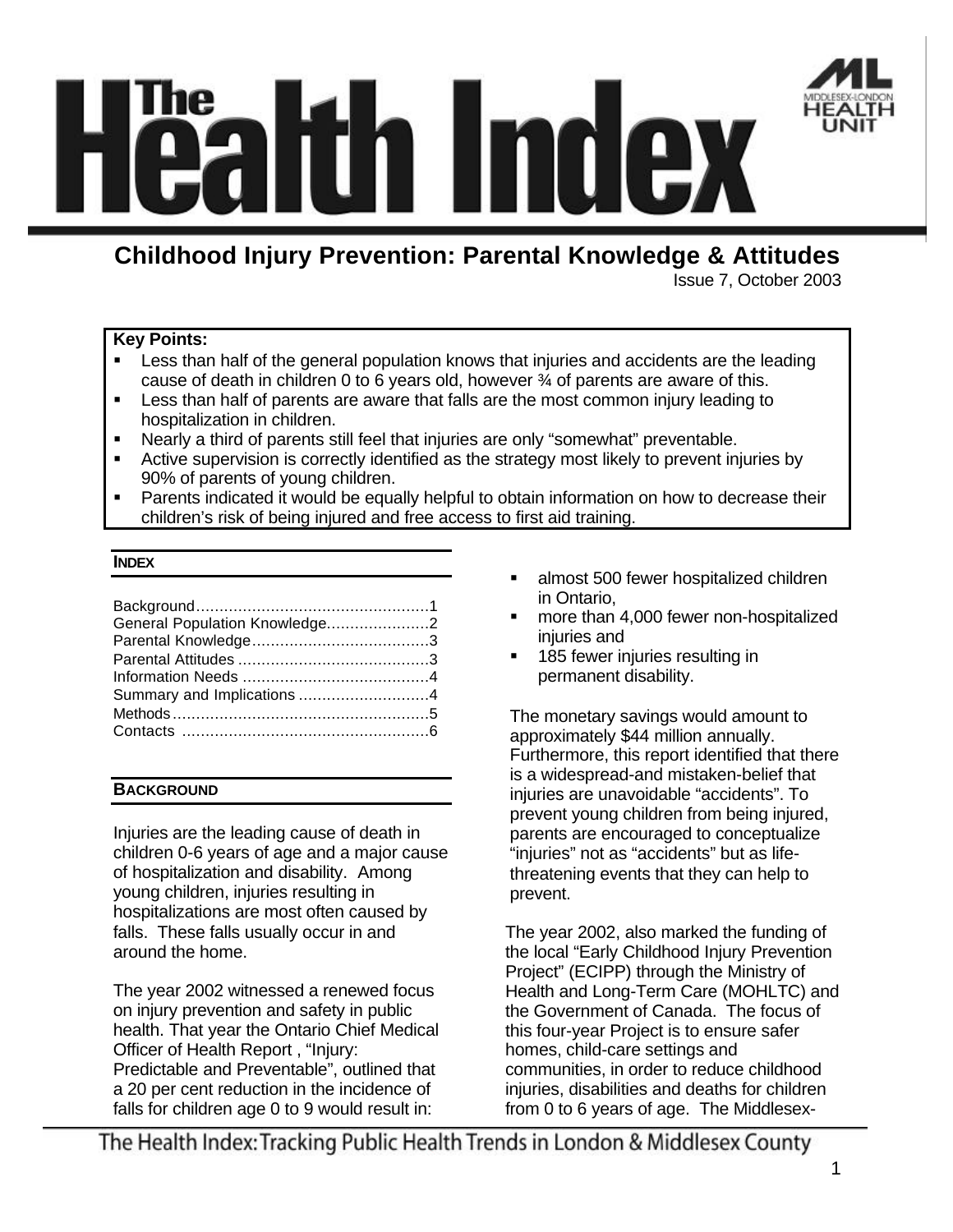London Health Unit (MLHU) conducted a community consultation in February 2002, to assess local child safety and injury prevention needs. Three priorities were identified:

- 1. Raise parent and caregiver awareness of the types of injuries that occur in young children and the strategies to prevent these injuries,
- 2. Establish a coalition of local agencies interested in the safety of children in London and Middlesex County,
- 3. Develop and implement a media campaign to create safer environments for children including the reduction of injury prevention barriers and provision of injury prevention training opportunities.

Since that time a comprehensive media campaign has been planned in collaboration with four other public health units in the Southwest Region (Elgin-St. Thomas, Lambton, Oxford and Perth).

Prior to the onset of the campaign, two complementary surveys were developed to assess attitudes and beliefs about the prevention of childhood injury in the population focusing on parents and caregivers. The first survey built on the Rapid Risk Factor Surveillance System (RRFSS). RRFSS is an ongoing, monthly telephone survey of the general population conducted by the Institute of Social Research, York University on behalf of the Middlesex-London Health Unit. The second survey was developed in partnership with the London Safe Communities' Child Safety Committee. It was a written survey distributed through the school boards and day cares to ensure response from parents and caregivers of young children. Both surveys included four common questions and the written survey included additional questions on child injury prevention. This report outlines the key findings of the surveys including a description of parents'

and caregivers' baseline knowledge of childhood injury and attitudes towards injury prevention prior to the first phase of the media campaign. This information will be used to tailor the development of the ECIPP Project and in conjunction with ongoing monitoring, assessing the impact of the Project on the general population, parents and caregivers.

# **GENERAL POPULATION KNOWLEDGE**

Overall, 48.1% ( $\pm$  5.8%) of the population knows that injuries and accidents are the leading cause of death in children 0 to 6 years old. Females were more likely than males to indicate injuries and accidents as the leading cause of death (61.5%  $\pm$  7.5% versus  $43.4\% \pm 7.9\%$ ). A greater proportion of males than females incorrectly selected illness and disease as the leading cause of death in children 0 to 6 years old (26.5%  $\pm$ 7.0% versus  $10.8\% \pm 4.8\%$ ). Figure 1 shows the distribution of the responses for potential causes of death.



Source: RRFSS 2003, Waves 28-30

When asked how preventable injuries are for children 0-6 years old, just under half of the population indicated that injuries were only "somewhat" preventable (43.8% ± 5.6%). Another 56.2% (± 5.6%) chose "very" or "completely" preventable.

Most respondents believed parents and/or caregivers can make "a lot of difference" in preventing injuries to children (83.4% ± 4.2%). An equally high number also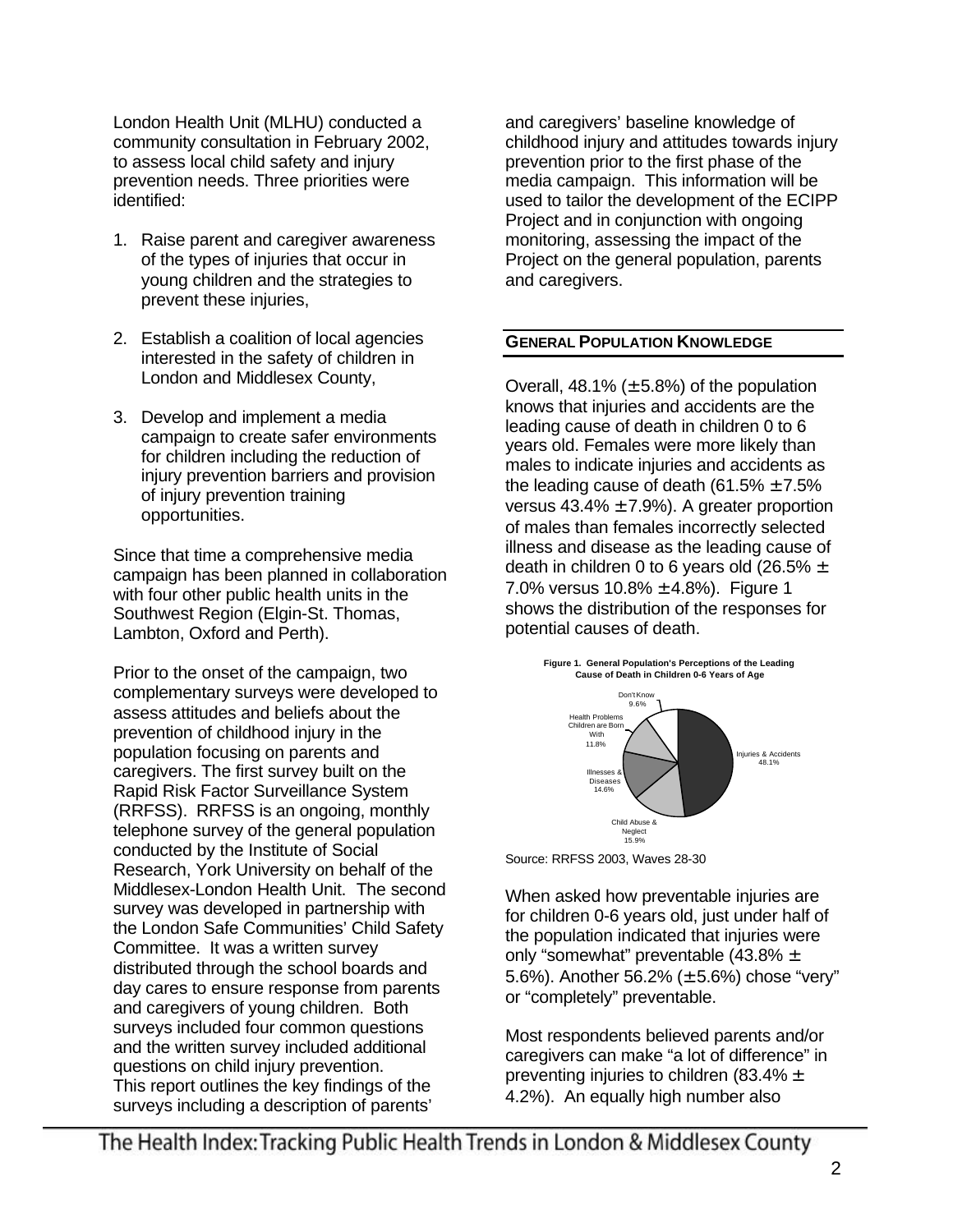indicated "active supervision" as the strategy most likely to prevent a child from being injured  $(85.8\% \pm 3.9\%).$ 

# **PARENTAL KNOWLEDGE**

A significantly greater proportion of parents and caregivers (77.1% ±3.5%) correctly identified childhood injury as the leading cause of death in children 0-6 years old than did the general population. Parents who had completed post secondary education were more likely to identify injuries and accidents  $(82.1\% \pm 4.0\%)$  than those who had less formal education  $(68.3\% \pm 6.5\%).$ 

Falls were correctly identified by less than half of parents  $(43.5\% \pm 4.2\%)$  as the most common injury that results in hospital admission of children 0-6 years old. The distribution of responses for the complete list of types of injuries is shown in Figure 2.



Source: Parent Attitude Survey, 2003

Knowledge of specific risky situations that might lead to a child being injured varied widely among parents. Only  $43.3\%$  ( $\pm$  4.2%) of parents correctly identified that vitamins are a common source of poisoning. Similarly, a low percentage of parents identified that drownings in young children did not usually occur in swimming areas like pools and lakes  $(65.6\% \pm 4.0\%)$ . Whereas nearly all parents  $(96.2\% \pm 1.6\%)$  identified that infants were not as safe in your arms as they were in a car seat. (see Figure 3.).

**Figure 3. Parental Knowledge of Risky Situations**



Source: Parent Attitude Survey, 2003

Although not significant, there was a tendency for mothers to score slightly higher on these questions related to risk situations than fathers. There was also a tendency for those who had completed post secondary education to score higher on these questions than those who had less formal education (see Figure 4).



# **PARENTAL ATTITUDES**

Almost all parents indicated that injuries to their children were, to some degree, preventable (97.3%  $\pm$ 1.3). Nearly a third of parents, however, felt that injuries were only "somewhat" preventable. "Completely preventable" was selected by  $6.6\%$  ( $\pm$  2.1), "very preventable" by 59.1%  $(\pm 4.1)$  and "somewhat preventable" by  $31.6\%$  ( $\pm 3.9$ ).

Parents with post secondary education were more likely than those with less formal education to indicate child injuries to be "very preventable" (66.0%  $\pm$  5.0 versus 47.8%  $\pm$  6.9) and less likely to select "somewhat preventable"  $(26.1\% \pm 4.6$ versus 40.4% ±6.8).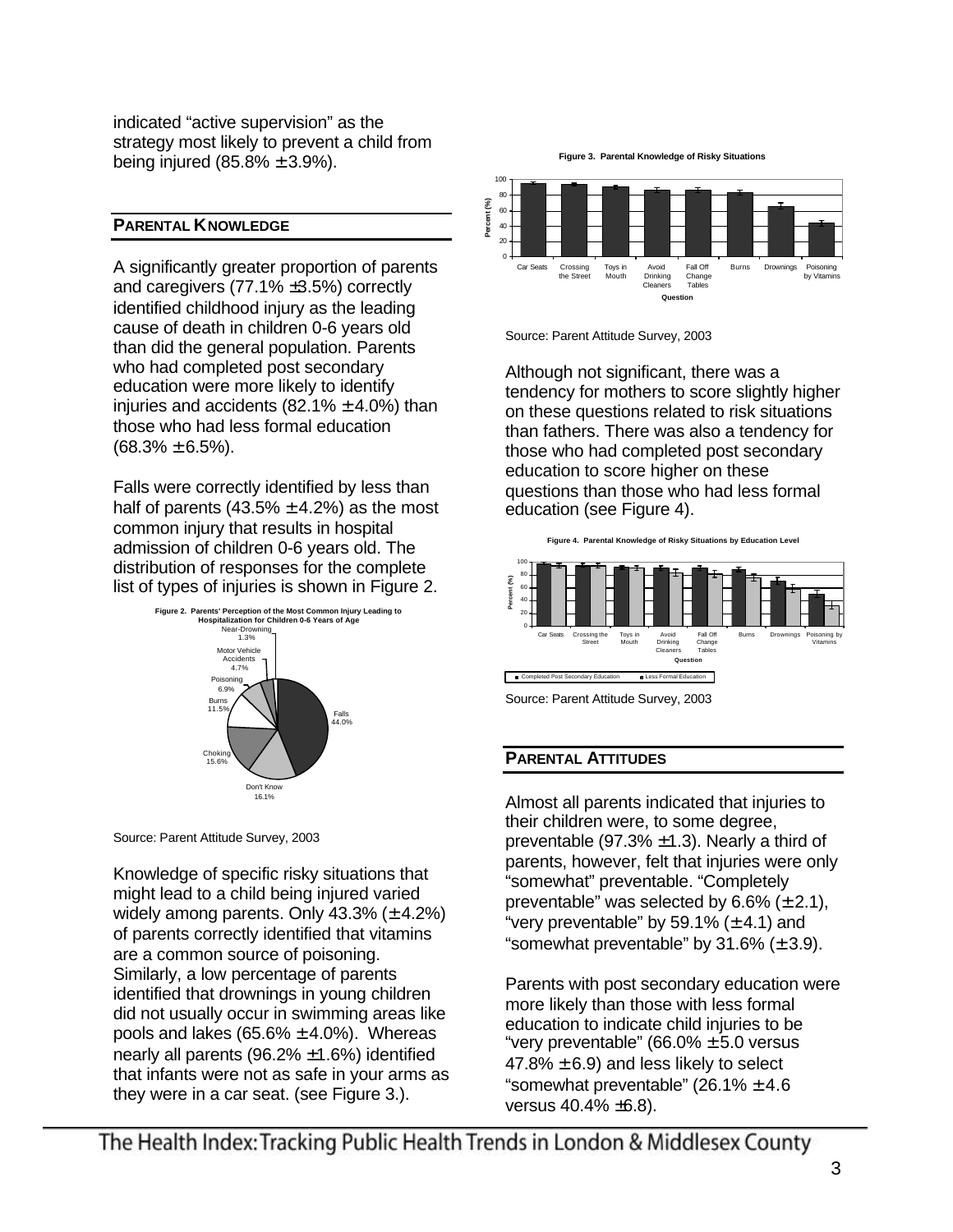The majority of parents believed that parents and/or caregivers can make "a lot" of difference in preventing injuries from happening to their children 0-6 years old  $(84.0\% \pm 3.1\%)$ . Another 15.1% ( $\pm 3.0\%$ ) believed that they could make "some" difference.

Most parents chose "active supervision" as the strategy most likely to prevent a child from being injured (90.3%  $\pm$  2.5%). Parents with post-secondary education were more likely to select active supervision (93.6%  $\pm$ 2.6%) than those with less formal education  $(85.2\% \pm 4.9\%).$ 

Most parents indicated that children are taught by adults to act cautiously in situations where they could get hurt (91.4% ±2.3%). When parents were asked to list an activity they have undertaken to make their home safer for their children, however, few parents indicated active supervision (7.0%  $\pm$ 2.2) or parental caution (13.4%  $\pm$ 3.0).

Figure 5 illustrates the responses grouped into common themes. Parents were most likely to indicate the use of safety devices  $(40.9\% \pm 4.3\%)$  and avoidance strategies such as putting things out of reach of their children (25.7%  $\pm$  3.8%) as activities they used in the home to prevent injuries to their children.





Source: Parent Attitude Survey, 2003

## **INFORMATION NEEDS**

When asked what kind of information or service would be most helpful, parents were equally likely to select more information on how to decrease the risk of injuries to their children (36.3%  $\pm$  4.2%) and free access to first-aid training  $(36.9\% \pm 4.2\%)$ . Although not statistically significant, fathers (51.1%  $\pm$ 14.6%) were more likely than mothers  $(34.8\% \pm 4.3\%)$  to want information on decreasing their child's risk of being injured.

## **SUMMARY AND IMPLICATIONS**

Overall parents demonstrated higher levels of childhood injury knowledge than did the general population. Approximately 1 out of every 4 parents, however, did not recognize that injuries and accidents are the leading cause of death for children 0 to 6 years old. Moreover, half of parents did not know that falls are the type of injury that is most likely to lead to the hospitalization of young children. The two questions, potential for poisoning from ingesting vitamins and drowning in non-swimming areas, were not answered correctly as frequently as the other questions concerning risky situations. Parents need more information regarding these risks.

Generally, parents expressed the opinion that childhood injuries were preventable and that they could contribute to the prevention of child injuries. Parents do recognize that they play a key role in protecting their children from injury and they expressed a desire to learn more about reducing the risk of injury to their children. Approximately one third of parents, however, indicated that they felt injuries were only "somewhat preventable". When asked to provide a specific strategy used in the home to prevent their children from being injured, few parents offered "active supervision." This indicates that parents belief in their ability to prevent childhood injury through active supervision and risk reduction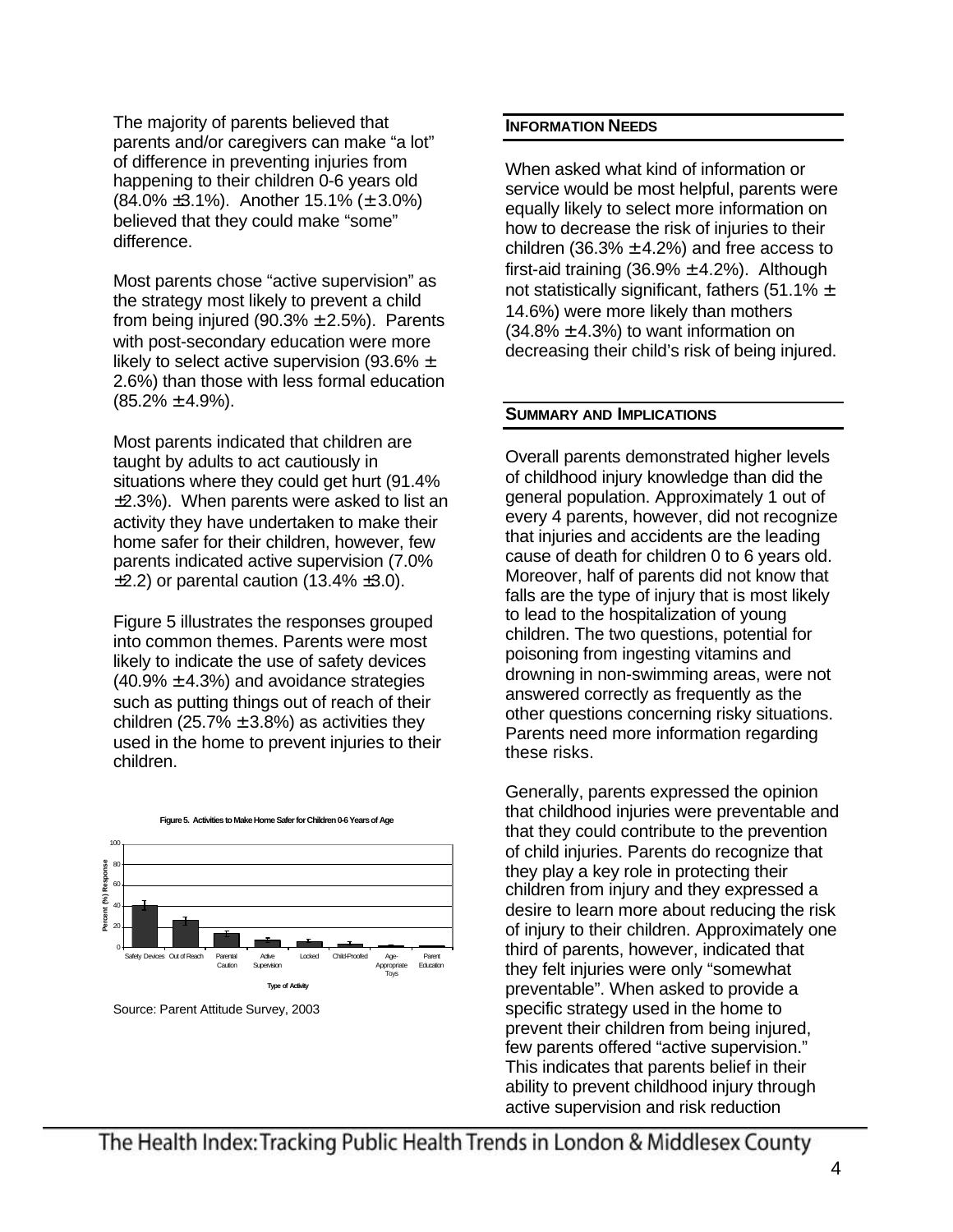strategies may need to be reinforced through media messaging.

There may also be some inconsistency between parental beliefs and attitudes and their preventive behaviours regarding childhood injury. Parents were as interested in receiving information regarding first-aid procedures (an intervention that is helpful after an injury has occurred) as they were in receiving information on decreasing the chance of injury to their children.

Increasing parent and caregiver's knowledge about childhood injury prevention may not be sufficient to ensure the implementation of appropriate safety precautions in the home. Future work on identifying barriers to initiating appropriate safety measures and ways to overcome these barriers may assist in decreasing the incidence of preventable childhood injury and death. Planning of the Early Childhood Injury Prevention Project should focus on the identified knowledge gaps, perceptions that reduce parent's abilities to take actions as well as parental requests for practical injury prevention tips and first-aid training.

# **METHODS**

Two complementary surveys were conducted to assess child injury awareness and attitudes, a general population telephone survey and a targeted written questionnaire for parents and caregivers.

Four questions on childhood injury prevention beliefs and perceptions were incorporated into the Rapid Risk Factor Surveillance System (RRFSS). These multiple-choice questions asked about:

- ß Knowledge of the leading cause death in children from one to six years of age
- ß Perception of the ability to prevent childhood injuries
- ß Opinions on the most likely action that will prevent child injury, and

ß Perceptions of how much difference a parent or caregiver can make in preventing child injury.

The RRFSS is an ongoing population health telephone survey conducted by the Institute of Social Research, York University on behalf of the Middlesex-London Health Unit. Approximately 100 responses are collected for the Middlesex-London Health Unit area each month. Households are randomly selected from all households with telephones in London and Middlesex County. Respondents are systematically selected from each household by identifying the individual aged 18 and older who has the next birthday. Every effort is made to complete the interview with this person. An average of 5 calls are made to a single household in order to complete the interview, however, as many as 12 attempts is standard practice. A total sample of 314 respondents answered these RRFSS questions between April 10<sup>th</sup>, 2003 and July 10<sup>th</sup>, 2003. All percentages are weighted to approximate a random sample and provided with 95% confidence intervals. The full questionnaire is available at www.cehip.org/rrfss.

A targeted written survey was conducted in May and June of 2003 with parents and caregivers in London and Middlesex County who cared for children 0 to 6 years of age. This questionnaire incorporated the questions from RRFSS and augmented them with additional questions on:

- ß Leading cause of injury hospitalizations in young children
- ß Understanding or motivation of child to act cautiously
- ß Activities taken to make home safer
- ß Knowledge of specific injury risks
- ß Information needs

The full questionnaire is available upon request.

Schools were randomly selected to reflect the proportion of students attending the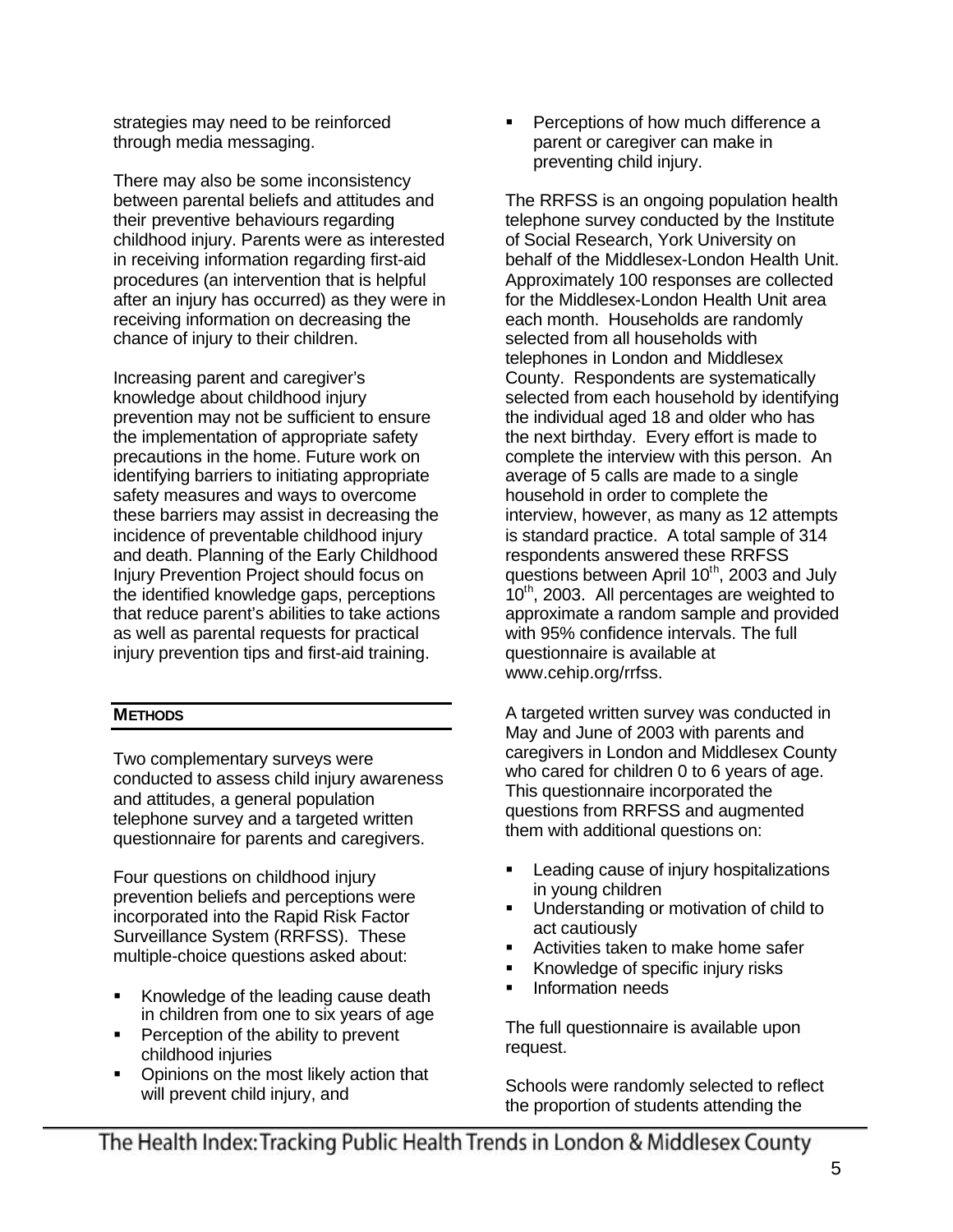Thames Valley District School Board (TVDSB) and the London and District Catholic School Board (LDCSB). All students registered in Junior Kindergarten, Senior Kindergarten and Grade 1 in these schools were given a survey to take home. A sample of the area day care centres was obtained from those participating as partners in London Safe Communities. A total of 1,638 surveys were distributed through these agencies. Of these, 794 were returned. Eighty of the surveys were returned unanswered and another 164 were eliminated from further analysis because they were incomplete or questions were misinterpreted. Surveys completed by nonparents were excluded from the sample. The remaining 550 surveys were analyzed. The overall response rate was 33.6%.

The majority of the respondents were from TVDSB (63.1%) and LDCSB (22.7%) and the remainder was from the day care

centres (14.2%). The majority of surveys were completed by mothers (91.1%) and the remaining were completed by fathers (8.9%). Unequal sample sizes for mothers as compared to fathers were observed on the written survey. Comparisons of these groups, therefore, must be viewed cautiously. Respondents who had completed a degree beyond high school accounted for 63% of the sample while 36.5% indicated they had less formal education. County residents constituted 24.6% of the survey sample.

There are some issues that need to be addressed when contemplating the results of this survey. As with all self-report surveys, responses are subject to desirability bias. Parents may report having knowledge about preventing injury to their children but do not necessarily use safe practices at home.

# **CONTACTS**

# **Authors:**

Tracey D. Idle BA, MA, Program Evaluator, Middlesex-London Health Unit Jan Tomlinson BScN, RN, Public Health Nurse, Middlesex-London Health Unit Muriel Abbott BScN, RN, Public Health Nurse, Middlesex-London Health Unit

**Contact:** Tracey D. Idle, Program Evaluator Research, Education, Evaluation and Development (REED) Services Middlesex-London Health Unit 50 King Street London, Ontario N6A 5L7 Phone: (519) 663-5317 ext. 2555 Fax: (519) 432-9430 tracey.idle@mlhu.on.ca

This report is also available at: www.healthunit.com. Document disponible en français.

The authors would like to extend their thanks to the Thames Valley District School Board, the London and District Catholic School Board and the participating day cares for their assistance in the distribution and collection of surveys.